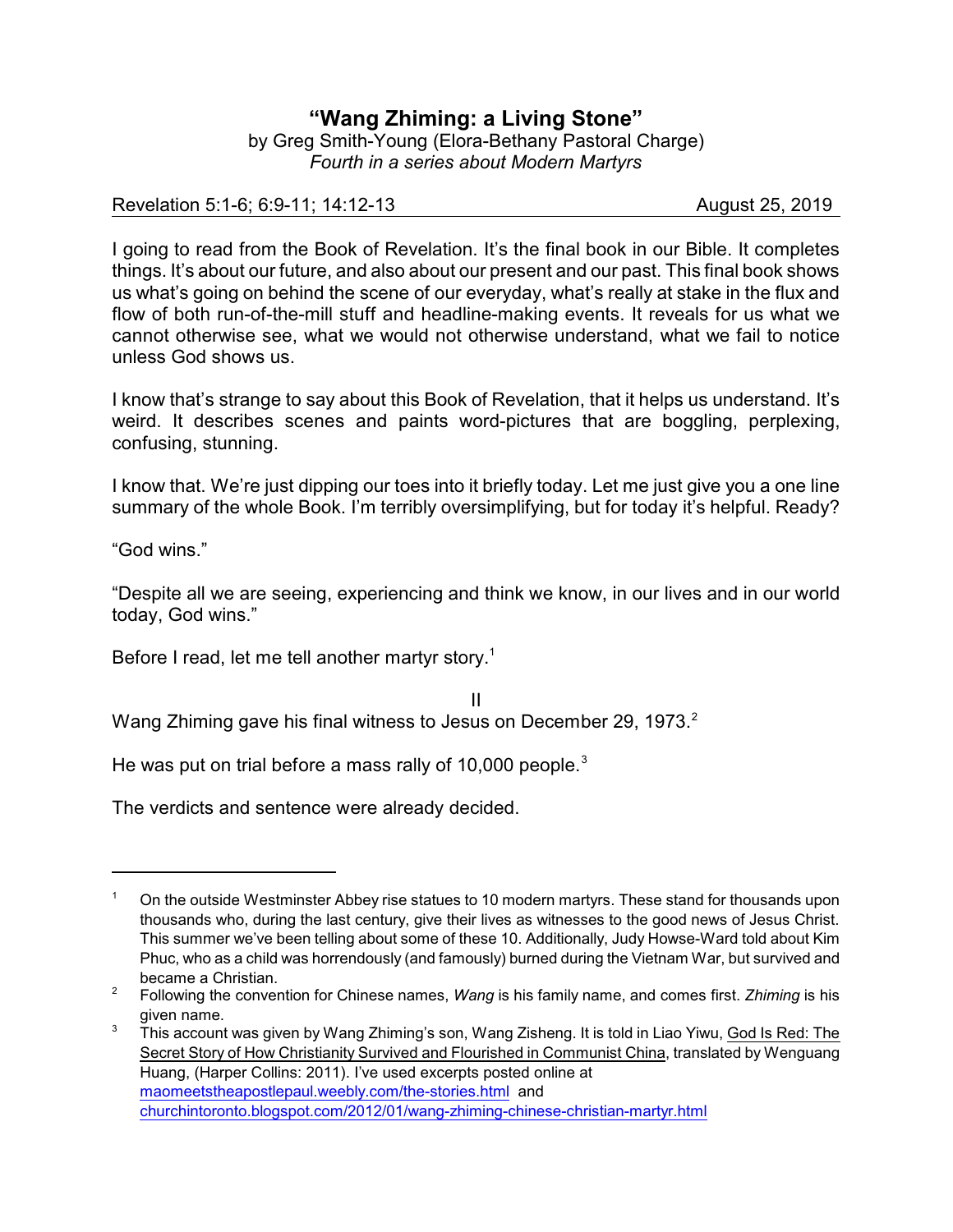He was made to stand in the middle of the stage. Rows of community leaders sat ready to denounce him. Former members of his congregation, carefully selected, were brought forward to testify against him.

Zhiming said nothing. His tongue had been slashed to keep him from speaking.

The leader announced: *"He has been sentenced to death; the execution will be carried out immediately."* Soldiers raised him in the air so everyone could see him. The crowd roared: *"Long live Chairman Mao!"*

They loaded him into a truck, and drove him away, and killed him.

When friends brought his body back to the village, his *"face looked peaceful, as if he were just taking a nap."*

He knew God wins.

III

I will get to the reading from Revelation. First, though, a bit more about Wang Zhiming and China.

He was born in 1907. It was a golden age of Chinese Christianity.<sup>4</sup> Missionaries and evangelists were receiving great success. Zhiming lived in a southern province. His area was home to a large number of China's Christians.

Zhiming went to Christian schools, then taught in one. He chaired the local church council.

World War II devastated China. Then came the Communist Revolution. Mao Zedong's victory brought in a regime that was hostile to religion. The Communists saw Christianity in particular as a foreign influence that didn't belong in China, and a tool of imperialism that oppressed China. They sought to destroy Jesus' Church.

Just after the Communist's took power, Zhiming was ordained a minister.

He knew God wins.

He did not oppose the revolution. He signed an official statement supporting the new People's Republic and the Communist Party.<sup>5</sup> But he resisted its official atheism. He refused to get caught up in the public frenzy of denouncing "enemies of the people." He said, *"My hands have baptized many converts, and should not be used for sinfulness."*

<sup>4</sup> [en.wikipedia.org/wiki/Christianity\\_in\\_China](https://en.wikipedia.org/wiki/Christianity_in_China).

<sup>5</sup> Commonly called*TheThree-Self Manifesto. See* [en.wikipedia.org/wiki/The\\_Christian\\_Manifesto]((https://en.wikipedia.org/wiki/The_Christian_Manifesto)). Wang's support of this document is described here: [en.wikipedia.org/wiki/Wang\\_Zhiming\\_\(Christian\)](https://en.wikipedia.org/wiki/Wang_Zhiming_(Christian)).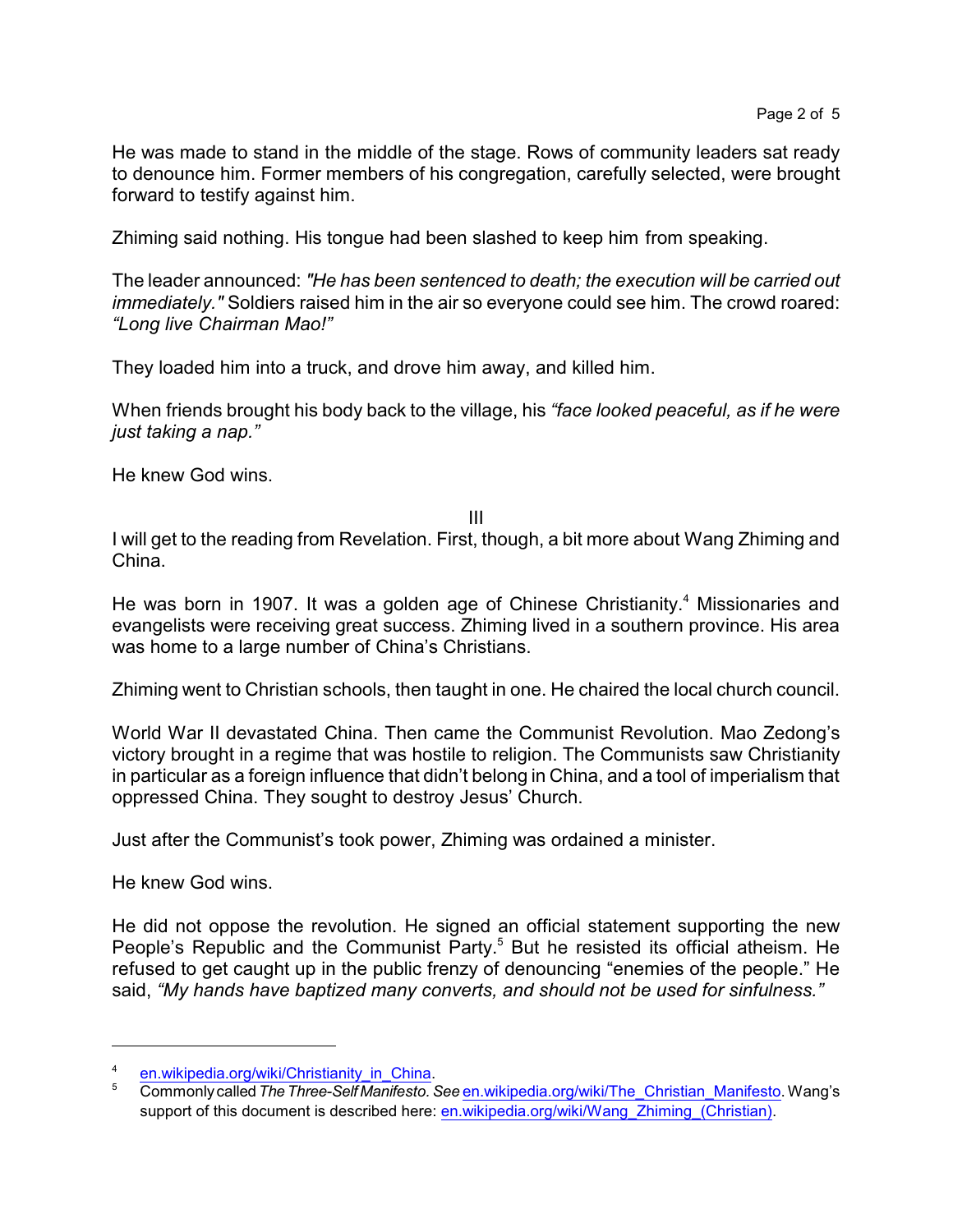Then came the Cultural Revolution.<sup>6</sup> It was about purging anything that was "capitalist," or "foreign," or "traditional." A new society was being born, and the old had to be crushed. The Cultural Revolution lasted a decade, starting in 1966. It was terrible. Millions suffered harassment, humiliation, having their property seized, being forced to move, imprisonment, hard-labour, torture, and sometimes execution.

In 1969 (fifty years ago) they arrested Zhiming, his wife and three sons. His wife and two sons were released after many years. One son died in prison. Wang Zhiming was executed.

But he knew God wins.

IV

Now, finally, the reading from Revelation. The book tells of a series of visions. They were given to followers of Jesus who were experiencing persecution. Some had been martyred. God gave these visions through a man named John, himself a captive.

Please read the first Scripture selection by clicking here: [Revelation 5:1-6](https://www.biblegateway.com/passage/?search=Revelation+5%3A1-6&version=CEB).

This scroll, it symbolizes God's plan, God's unfolding design for the world. The idea is that until the seven seals that bind it are opened and the scroll read, none of it can be known or even happen. But can anyone do this? Is anyone worthy?

Jesus is. Jesus is because he has self-given himself for the sake of the world. He is the powerful, majestic Lion, who is the sacrificed Lamb.

He begins opening the seals. Jumping ahead a bit . . .

Please read the next Scripture selection by clicking here: [Revelation 6:9-11](https://www.biblegateway.com/passage/?search=Revelation+6%3A9-11&version=CEB).

This pictures those martyrs in that community, those who had been killed because of their witness to Jesus. They are crying out. The deaths of God's people seem to mean that God has lost, that there is no hope. They are told to wait, trust and persevere. More martyrs will be joining them.

The evening before Wang Zhiming was killed, his family was allowed to visit him. Guards were listening, so he had to hide in his words what he wanted them to hear.

<sup>6</sup> [en.wikipedia.org/wiki/Cultural\\_Revolution](https://en.wikipedia.org/wiki/Cultural_Revolution)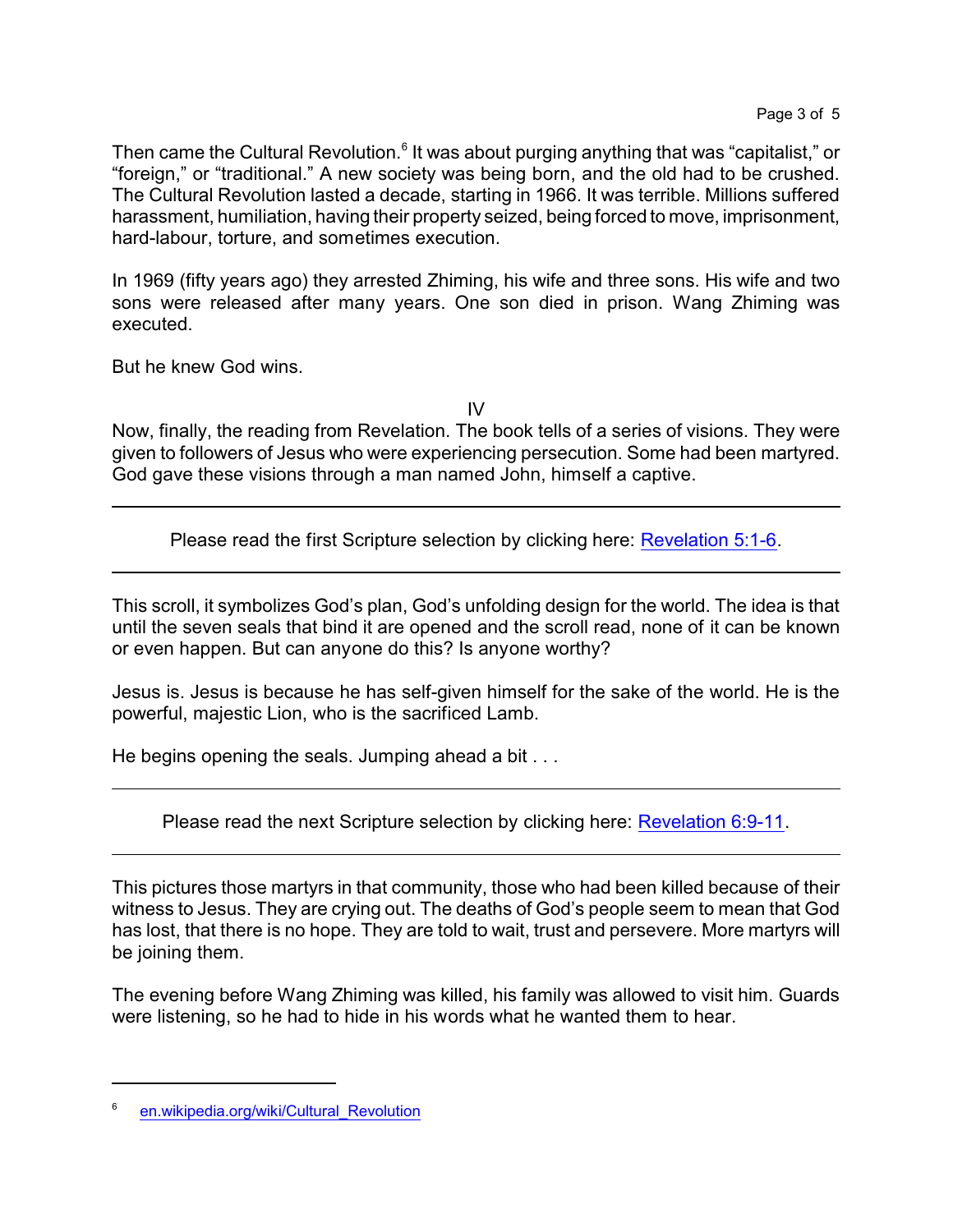*I haven't been able to reform my thinking. Since I cannot be changed, I am responsible for and deserve what I receive. But for all of you, don't follow me. Listen to what 'the above' tells you. . . .*<sup>7</sup>

How must he have felt, knowing his fate but not knowing theirs? Those terrible days in China seemed unending. Jesus' people were being battered and destroyed, by a foe that seemed "on top of the world."

But *"listen to what 'the above' tells you."* Because God wins, it is not the end of the story, or our story, or the martyrs' story, or China's story.

V A Christian teacher from along ago, named Tertullian, wrote this about Jesus' people being persecuted:

> *We multiply whenever we are mown down by you. The blood of the martyrs is the seed of the Church*. 8

When Wang Zhiming was martyred, another seed was planted.

Since his death, and the end of the Cultural Revolution later, things have changed. Christians are still persecuted, but there are official churches that the government allows. There are also unofficial churches that meet in varying degrees of secrecy.

Admitting you are a Christian can cause you problems, so no one can be sure how many there are. The percent is small. Estimates range from 2% to 4% of China's population. But China's population is enormous. So even a small percent is a large number of people.

There are between 30 and 60 million Christians in China.<sup>9</sup>

Even after decades of persecution, some of it very harsh, and thousands of martyrs, Jesus' Church continues to grow in China. It is strong. It is confident.

<sup>&</sup>lt;sup>7</sup> God is Red, 108-109. [\(maomeetstheapostlepaul.weebly.com/the-stories.html](http://maomeetstheapostlepaul.weebly.com/the-stories.html))

<sup>8</sup> In his work *Apologeticus pro Christianis* [\(wikipedia.org/wiki/Apologeticus](https://en.wikipedia.org/wiki/Apologeticus)). The phrase can be translated variously; see [en.wikiquote.org/wiki/Tertullian#Apologeticus\\_pro\\_Christianis](https://en.wikiquote.org/wiki/Tertullian#Apologeticus_pro_Christianis).

<sup>&</sup>lt;sup>9</sup> Using China's current population of 1,386 million, and assuming Christians make up between 2-4% of the population. See [en.wikipedia.org/wiki/Christianity\\_in\\_China#Demographics\\_and\\_geography](https://en.wikipedia.org/wiki/Christianity_in_China#Demographics_and_geography).